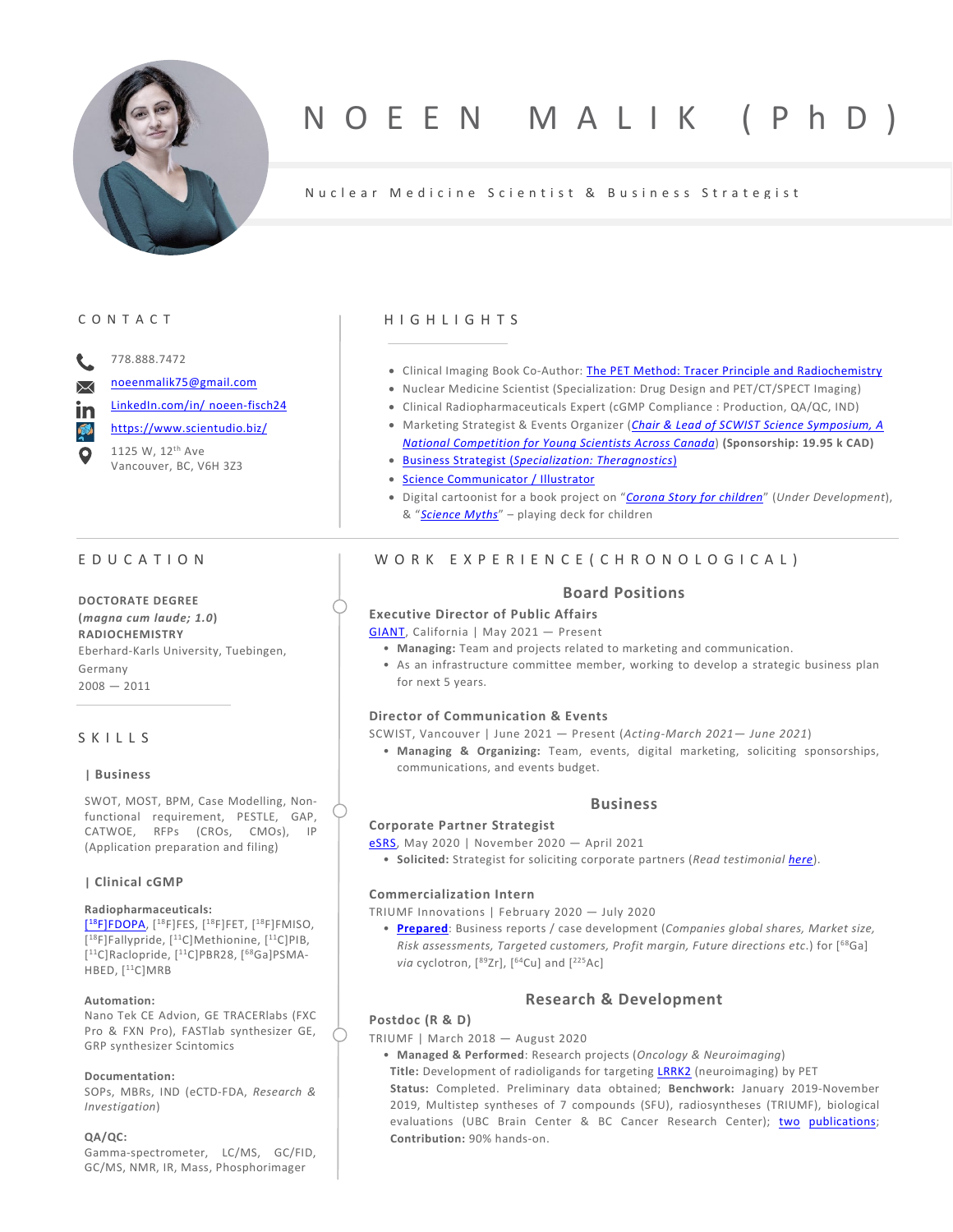

# NOEEN MALIK, Ph

# Nuclear Medicine Scientist & Business Strategist

SKILLS

### **| Pre-Clinical**

#### **Imaging:** [PET/CT/SPECT](https://www.ias.ac.in/article/fulltext/jbsc/044/04/0093)

*In Vivo***:** Injections (femoral cannulation, intraperitoneal, intramuscular, subcutaneo- -us), IV, blood collection (cardiac puncture, tail vein, orbital sinus (retro-orbital), submandibular), inhaled Isoflurane anesthesia & CO2 euthanasia, tumor cells inoculation, stereotactic brain surgery (mice), [aseptic mice surgery](https://documentcloud.adobe.com/link/review?uri=urn:aaid:scds:US:54aecedf-370e-4ca1-9a6b-60d5fccab9b0) (square knot suture), (IACUC & CCAC trained)

*In Vitro***:** Western blotting, gel electrophor- -esis (SDS-PAGE or agar), metabolite profiling (blood & urine), Cryostat (microtome) for tissue-sections, ARG (autoradiography), LSC (liquid scintillation counter), binding assays, flow cytometry (FACS)

#### **| Tech**

**Drug Design:** Hyperchem, AutoDock 4.0, LigandScout 2.0, Discovery Studio 3.1, AMBER 16 (basics)

**PET/CT Programs:** IRW (Inveon research workplace, Siemens). FireVoxel (NYU-LH), ASIPro, Carimas 2.10

**Healthcare Related:** FHIR (HL7 Qvera Interface Engine (QIE), Meditech, ESO HDE (Health Data Exchange) (Training: HIPA, USA)

**Others:** Graph prism 7 (*In vitro* Assays), Multi Gauge V3 2 (Fuji Films, ARG, Western Blots), Origin, ACD Labs, Chem Bio Draw Ultra, ADF, Adobe Photoshop, LaTeX, EndNote, Zoom, Blender, Canva, Microsoft **Office** 

# LANGUAGES

**| English** Fluent, IELTS: overall band score 7.5

**| German** Working Proficiency, (*B1 levels*), did Institute, München, Germany

### WORK EXPERIENCE CONTINUED

**Title:** Radiofluorinations by UV-catalysis

**Status:** Preliminary data obtained; Team Member; Co-author in publications; **Benchwork:** March-2018-Feb 2020, BC Cancer Research Center; **Contribution:** Biological Evaluations.

#### **Associate Researcher**

Radiology, NYU-LHC | November 2015 — February 2018

• **Managed & Performed**: Research projects, Pre-clinical PET/CT Imaging (*Neuroimaging*)

#### **Sr Research Associate & Faculty Member for cGMP**

Clinic for Nuclear Medicine, University Hospital, Ulm | March 2013 – November 2015

• **Managed & Performed**[: cGMP production, QA/QC, documentation of clinical](https://documentcloud.adobe.com/link/review?uri=urn:aaid:scds:US:4a7b91c6-cdc4-4e11-952d-0a10c9abeb9e) and preclinical radiopharmaceuticals; Teaching of radiochemistry to medical students; Assistant supervision / Teaching to students (Diplom / Grad. / PhD in Radiochemistry) for their thesis.

#### **Postdoc & Staff Member for cGMP**

Radiology, Anschutz Medical Campus, Aurora | March 2012 – February 2013

• **Managed & Performed**: Research projects, cGMP production, documentation, QA/QC of preclinical radiopharmaceuticals.

#### **Research Scientist**

Clinic for Nuclear Medicine, University Hospital, Ulm | April 2011 – February 2012

• **Managed & Performed**: Research projects, Assistant supervision / Teaching to students (Diplom / Grad. / PhD in Radiochemistry) for their thesis; Project for development of [Positron Plastic Scintillation Detector](https://jnm.snmjournals.org/content/52/supplement_1/1654) (*Raytest GmbH, Germany*)

# CERTIFICA T E / LICENS E / Extra - Curricular

**[Business Analytics:](https://documentcloud.adobe.com/link/review?uri=urn:aaid:scds:US:f08d81ba-e22a-4958-821c-a0fb21233711)** Harvard Business School**,** January 2020 – March 2020 **[Sustainable Business Strategy:](https://documentcloud.adobe.com/link/review?uri=urn:aaid:scds:US:f08d81ba-e22a-4958-821c-a0fb21233711)** Harvard Business School**,** February 2020 – March 2020 **CIRTL Associate:** Instructional Skills Workshop (ISW)**,** UBC**,** June 2020 **Radioactive Material Licenses:** City of New York, License # 52-2955-06, (*Exp. Jan 2020*) **SCWIST Volunteer of the Month [Award](https://scwist.ca/de/scwists-volunteer-of-the-month-awards/) (October 2020)** 

**Travel** [Award](http://www.snmmi.org/AboutSNMMI/Content.aspx?ItemNumber=5807) by Society of Nuclear Medicine, USA (SNM, June 2011, San Antonio). **DAAD scholarship**: PhD, Germany (2008)

**Impromptu debater** (Twice District / Province Level Winner during school) **Double Gold Medalist** for distinction throughout school

## EVENTS / WORKSHOPS

- Organized & moderated an International Event (*[Virtual, zoom](https://www.youtube.com/watch?v=5d69cZRVpZg)*): "*[International](https://www.eventbrite.ca/e/international-perspectives-on-advancing-women-in-stem-careers-leadership-tickets-120594380037)  [Perspectives On Advancing Women In Stem Careers And Leadership](https://www.eventbrite.ca/e/international-perspectives-on-advancing-women-in-stem-careers-leadership-tickets-120594380037)*" *(SCWIST, 25th Sep 2020) [\(Chair: Dr Khristine Carino, Director Events, SCWIST\)](https://www.linkedin.com/in/khristinecarino/)*
- Organized & moderated a workshop: [Grant Writing Skills](http://lists.triumf.ca/pipermail/grads/attachments/20200207/5f1dc9b4/attachment-0001.pdf) *(TRIUMF, Feb 2020)*.
- Organized & managed a STEM Event: *[She-Leads \(Career Development: Women in STEM\)](http://lists.triumf.ca/pipermail/grads/attachments/20200210/e6abfb3b/attachment-0002.pdf) (TRIUMF, Feb 2020*) *[\(Chair: Prof Dr Reiner Kruecken, Deputy Director](https://www.eventbrite.ca/e/she-leads-a-stem-career-workshop-from-women-for-all-tickets-90888737661) Research, TRIUMF)*.